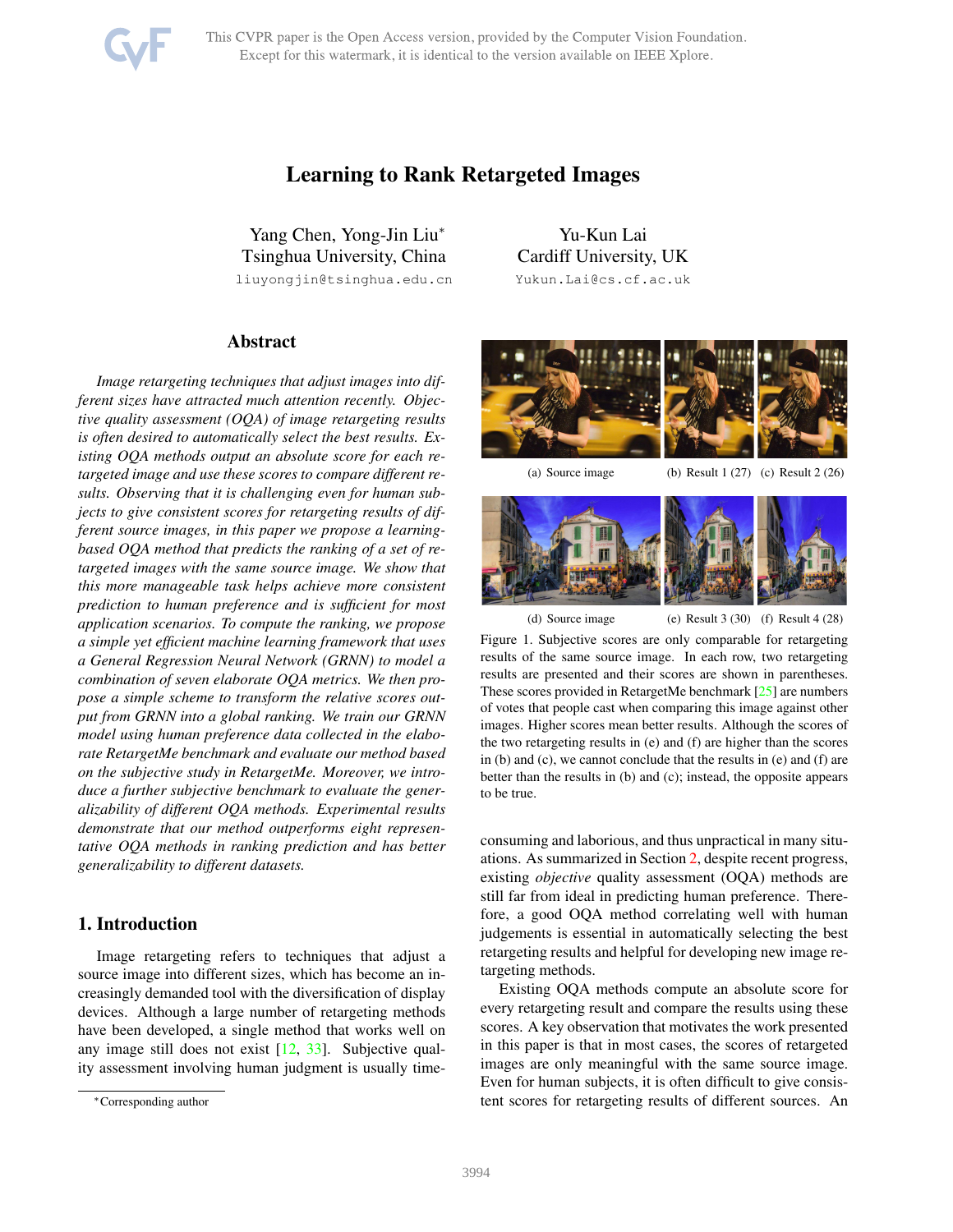<span id="page-1-1"></span>example is shown in Figure [1,](#page-0-0) in which the two retargeting results in (b) and (c) have lower subjective scores, but appear to be more plausible than the results in (e) and (f) that have higher scores. We also notice that in majority of application scenarios, relative quality measures are sufficient, e.g., to rank a set of retargeting results. Therefore, instead of assigning every retargeted image with an absolute score, in this paper we focus on a more manageable task that predicts the ranking of a set of retargeted images with the same source image.

Given a set of retargeted images, we propose a learningbased OQA method that provides the ranking of these images as output. Our method uses the General Regression Neural Network (GRNN) [\[29\]](#page-8-3) to model a combination of seven known OQA metrics [\[12\]](#page-8-0) including preservation of salient regions, influence of introduced artifacts, preservation of the global structure, preservation of symmetry, and aesthetics. We train this GRNN model using the human preference data collected in the elaborate RetargetMe benchmark [\[25\]](#page-8-2). The GRNN model is known to work effectively with relatively few training samples, which suits our task well due to the limited availability of subjective data. In the testing stage, the GRNN model takes the features of a pair of retargeted images as input and predicts their *relative quality difference*. By computing relative quality differences of all pairs in a set of retargeted images, we propose a simple scheme to transform them into a global ranking.

The main contributions of this paper are:

- We propose a two-step OQA method to predict the ranking in a set  $\Omega$  of retargeted images with the same source image: (1) at step 1, we introduce a simple yet effective machine learning framework to predict the relative quality difference in a pair of retargeted images in  $\Omega$  and (2) at step 2, we propose a simple scheme to transform the relative quality differences in all pairs in  $\Omega$  into a global ranking.
- We conduct a new user study using an approach similar to RetargetMe benchmark  $[25]$  with better quality control. The novel dataset obtained in this user study, as well as the source code of the proposed OQA method, will be made publicly available to provide a useful dataset for evaluating *generalizability* of different OQA methods.

Extensive experiments are presented, demonstrating that our OQA method correlates better with human judgements than eight representative OQA methods and has significantly better generalizability.

## <span id="page-1-0"></span>2. Related work

Image retargeting has attracted considerable attention in recent years and many content-aware methods have been developed [\[27\]](#page-8-4). To compare different retargeting algorithms, several quality assessment methods have been proposed. These methods can be divided into two types: subjective and objective methods.

Subjective quality assessment designs elaborate perceptual studies and systematically analyzes user preferences. RetargetMe [\[25\]](#page-8-2) is a well-established benchmark that contains a decent number of source images and their retargeting results produced by eight representative methods. A comprehensive, comparative subjective study is also included in RetargetMe. It is the first in-depth perceptual study with a large number of users for image retargeting quality assessment. A different subjective study was proposed in [\[16\]](#page-8-5), in which the user evaluation was carried out by simultaneous double stimulus for continuous evaluation [\[1\]](#page-7-0) that scored only one retargeted image each time rather than pairwise comparison. Castillo et al. [\[3\]](#page-7-1) developed an image retargeting survey using eye tracking technology. All these subjective methods can provide good evaluation, but they are laborious and very time-consuming. Nevertheless, these studies provide valuable benchmarks for developing objective quality assessment methods. Our method proposed in this paper mainly depends on the RetargetMe benchmark and we further perform an extended user study for evaluating generalizability.

Objective quality assessment (OQA) defines metrics that can be calculated from pixels of images. Edge Histogram (EH) [\[18\]](#page-8-6) and Color Layout (CL) [\[10\]](#page-8-7) are two image-content-based measures in the MPEG-7 standard [\[19\]](#page-8-8). They are low-level metrics that treat images as a whole and define image distances based on similarity of edge or color distribution. Bidirectional Similarity (BDS) [\[28\]](#page-8-9) treats an image as a collection of patches and calculates a bidirectional mapping of these patches between two images as a measure. Bidirectional Warping (BDW) [\[26\]](#page-8-10) is similar to BDS, but the mapping in BDW takes an asymmetric dynamic time warping, which simultaneously minimizes the warping cost and preserves the patch order. BDS and BDW are relatively easy to calculate; however, they treat every patch as equally important for the final distance and do not take salient regions or aesthetic perspectives into account. Thus their results are not always consistent with subjective ranking. Objective quality assessment methods based on SIFT flow (SFlow) [\[13\]](#page-8-11) and Earth-Mover's Distance (EMD) [\[23\]](#page-8-12) can capture the structural properties more robustly. Liu et al. [\[14\]](#page-8-13) proposed a topdown simplified model of the human vision system to define a saliency-based image similarity metric in the CIE Lab color space. Recently, an aspect ratio similarity (ARS) metric [\[33\]](#page-8-1) was proposed, which characterizes how the source image is resized into the target image by geometric changes and provides an efficient solution based on a Markov random field. Noting that human judgment of retargeting qual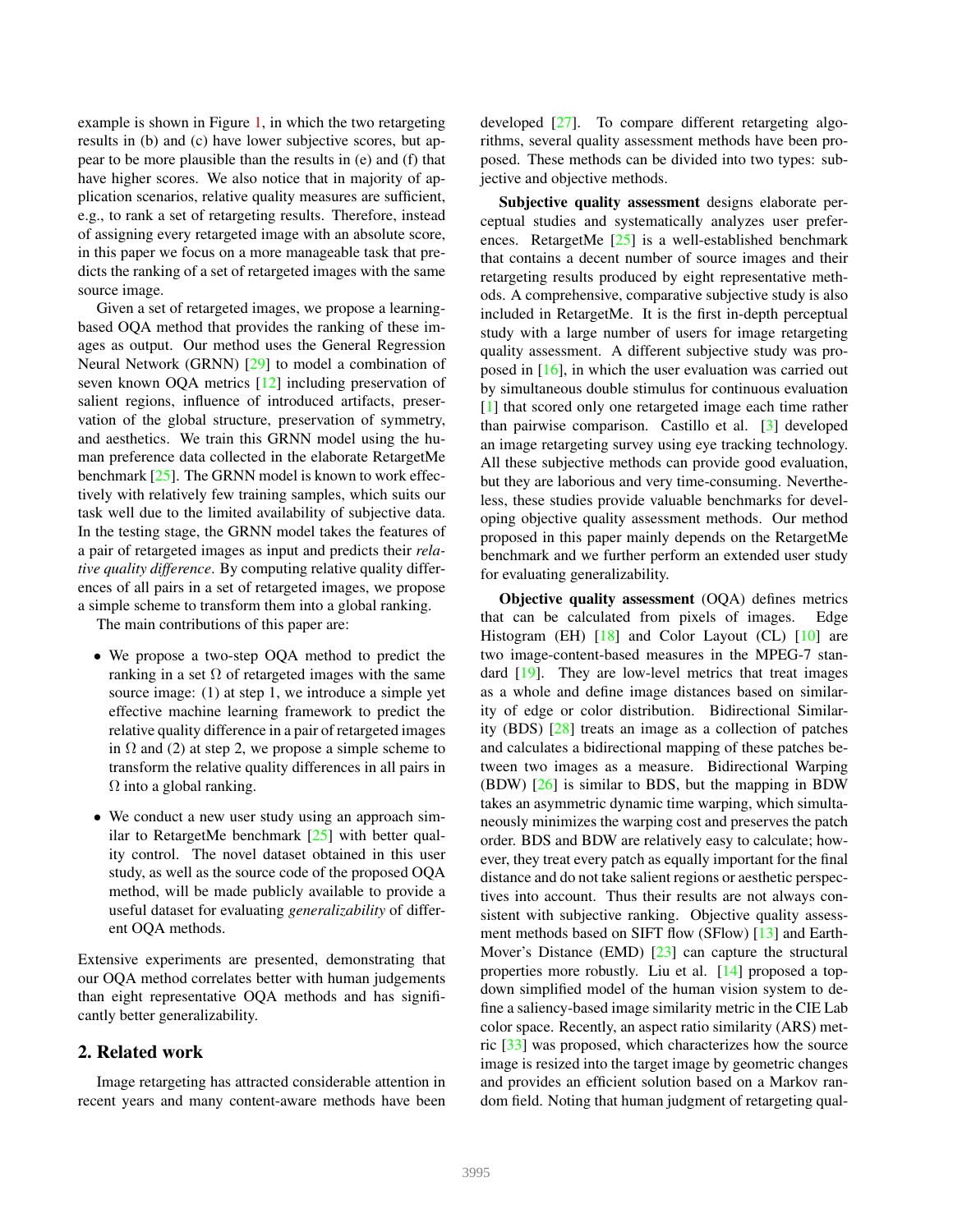<span id="page-2-3"></span>ity often involves multiple factors, several state-of-the-art methods combine several metrics that characterize different factors of image retargeting quality [\[16,](#page-8-5) [17,](#page-8-14) [12\]](#page-8-0).

Our proposed method is inspired by the work in [\[12\]](#page-8-0) that elaborately designs seven metrics and develops an OQA method by combining them. These seven metrics take the following factors into consideration: keeping salient image content, reducing local artifacts, preserving global structure, satisfying aesthetic requirement, and maintaining symmetry features. Liang et al. [\[12\]](#page-8-0) make use of a linear combination of these seven metrics, with the weights learned from the RetargetMe benchmark. This method provides an all-round characterization of retargeted images. However, the linear combination is over-simplified and does not always produce a consistent prediction to human preference. To address this problem, we propose to use a machine learning approach to provide the necessary flexibility.

Artificial neural networks (ANNs) have been well studied and widely used in image processing. The universal approximation theorem [\[6\]](#page-8-15) states that simple neural networks can represent a wide range of useful functions when given appropriate parameters. Among many types of ANNs, the RBF network is a universal approximator and is a popular alternative to the multi-layer perceptrons, due to its simpler structure and faster training process. Our work in this paper uses the general regression neural network (GRNN) [\[29\]](#page-8-3), which is a representative RBF network and can obtain good results even with sparse data in a multidimensional measurement space, particularly suitable for our problem.

As ranking is the major needs for objective assessment of image retargeting, it is related to learning to rank techniques. Such techniques can be divided into three categories according to their loss functions, that is, pointwise (e.g.,  $[8]$ ), pairwise (e.g.,  $[7]$ ) and listwise (e.g.,  $[2]$ ). Pointwise methods are the earliest learning-to-rank techniques. They treat every instance separately and thus easily lose the group structure of ranking. Pairwise methods transform the ranking problem to pairwise classification or regression, and then partially protect the group structure. Listwise methods provide a more straightforward way to solve the ranking problem, which better preserve the group structure. However, since data is split into groups and sufficient instances are needed for each group, a large training dataset is required in listwise methods. In our study, given the relatively limited subjective data, the pairwise technique is more suitable and used in this paper.

## 3. A two-step OQA method for ranking

The quality of image retargeting depends on multiple factors and composite metrics are needed to measure them. In recent work [\[12\]](#page-8-0), seven elaborately designed metrics  ${Q_1, Q_2, \cdots, Q_7}$  were proposed. We briefly summarize these metrics in Section [3.1.](#page-3-0) Given a source image  $I_s$  and a

retargeted image  $I_t$ , each metric  $Q_i(I_s, I_t)$  computes a scale value in [0, 1] to reflect the retargeting quality in one factor.

To construct an objective function  $F(Q_1, Q_2, \cdots, Q_7)$ based on these seven metrics, an additive value function

<span id="page-2-0"></span>
$$
F = \sum_{i=1}^{7} w_i Q_i \tag{1}
$$

is used in  $[12]$ . The value of F is in  $[0, 1]$  and a lower value of  $F$  means better quality. We argue that the linear form in Eq. $(1)$  is over-simplified and we propose to find a better (possibly nonlinear) form for  $F$  by machine learning from human preference.

Instead of assigning an absolute value for each retargeted image, our OQA method computes a ranking to a set  $\Omega =$  ${I_i}_{i=1}^n$  of retargeted images with the same source image  $I_s$ . Our method works in two steps. In the first step, we represent each retargeted image  $I_i \in \Omega$  as a six-dimensional vector

<span id="page-2-1"></span>
$$
v(I_i) = (Q_1(I_s, I_i), Q_2(I_s, I_i), \cdots, Q_6(I_s, I_i))
$$
 (2)

An additional dimension  $Q_7(I_s, I_i)$  is only applied to symmetry images; see Section [3.3.3](#page-4-0) for details.

To better characterize retargeted images, in Section [3.2,](#page-3-1) we transform the representation  $v(I_i)$  in Eq.[\(2\)](#page-2-1) into a more regular feature space  $f(v(I_i))$  by taking a global manifold structure into consideration.

Based on the feature representation  $f(v(I_i))$ , we construct an objective function  $F(f(v(I_i)), v(I_i))$ , which computes a relative score for any two retargeted images  $I_i$  and  $I_j$ ,  $i \neq j$ , in  $\Omega$ . To better predict the global ranking in the second step, we require that  $\overline{F}$  has the following properties:

- $F(f(v(I_i)), f(v(I_j))) > 0$  means  $I_i$  is of better quality than  $I_i$  and vice versa;
- The value of  $\tilde{F}$  reflects the degree of relative quality difference; e.g.,  $\widetilde{F}(f(v(I_i)), f(v(I_j))) =$ 0.01 means  $I_i$  is slightly better than  $I_j$  and  $F(f(v(I_i)), f(v(I_j))) = 0.99$  means  $I_i$  is much better than  $I_i$ .

To find an appropriate nonlinear form for  $\widetilde{F}$ , we use a machine learning method to learn from human preference. Observing the limited availability of subjective data, we choose the GRNN model to train  $F$  using subjective data in the well-established RetargetMe benchmark [\[25\]](#page-8-2). The training details are provided in Section [3.3.](#page-4-1)

In the second step, we transform the relative scores into a global ranking by computing a ranking value  $r_i$  for each  $I_i$ , with respect to the remaining images in  $\Omega$ :

<span id="page-2-2"></span>
$$
r_i = \sum_{I_j \in \Omega \setminus \{I_i\}} \widetilde{F}(f(v(I_i)), f(v(I_j))) \tag{3}
$$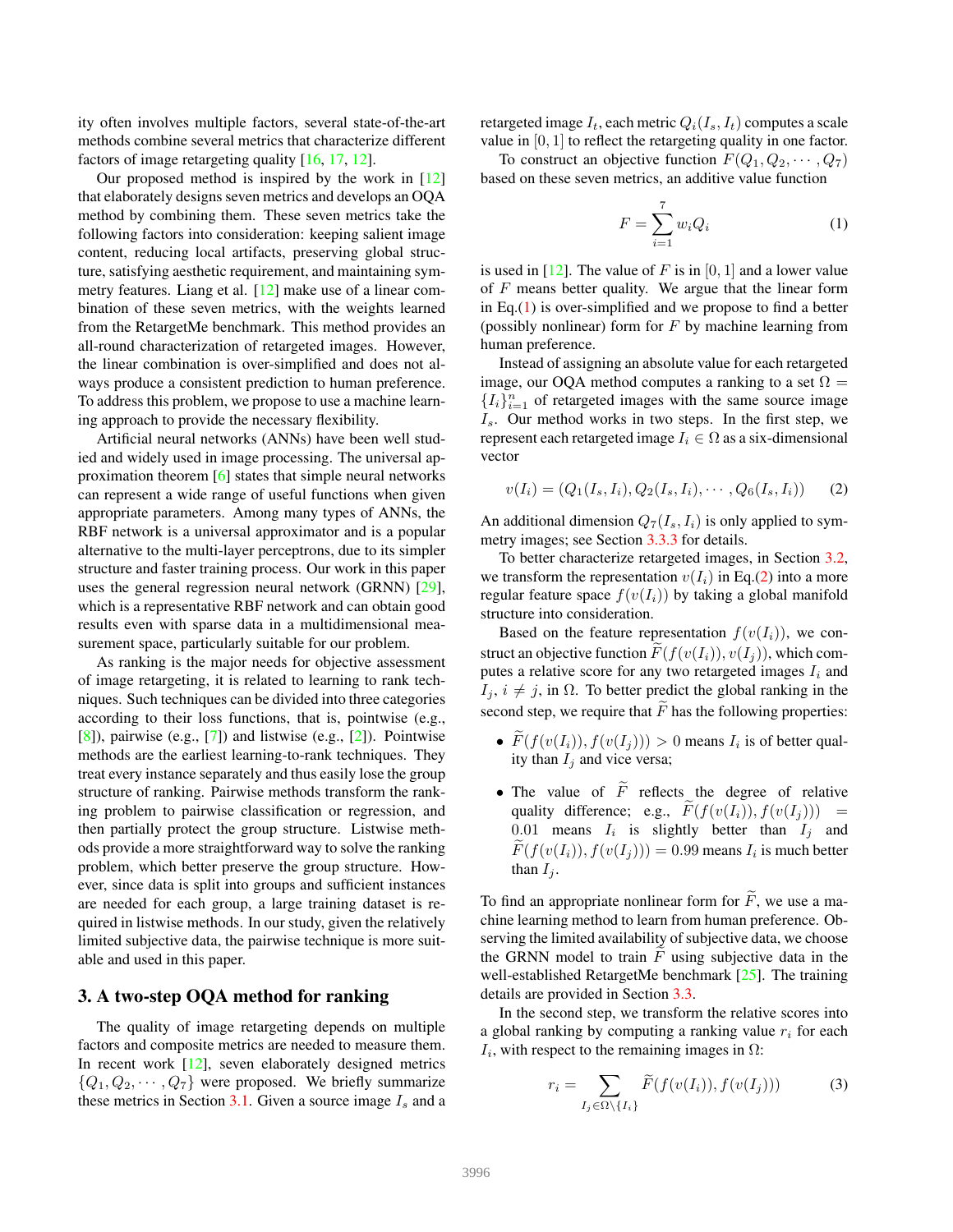<span id="page-3-3"></span>Then the ranking of all the images in  $\Omega$  is obtained using their ranking values. In Section [3.4,](#page-5-0) we show that this simple ranking scheme works well.

In Section [4,](#page-5-1) we demonstrate that our two-step OQA method outperforms eight representative OQA methods in RetargetMe benchmark (using leave-one-out cross validation) and a new user study with novel image dataset (to evaluate generalizability).

### <span id="page-3-0"></span>3.1. Seven metrics

By carefully analyzing existing retargeting methods and their outcomes, Liang et al. [\[12\]](#page-8-0) present five key critical factors that determine image quality for a retargeting result. These factors and their related metrics are summarized below.

Preservation of salient regions. This factor is measured by two metrics  $Q_1$  and  $Q_2$ .  $Q_1$  considers the change of the salient areas between the source image  $I_s$  and retargeted image  $I_t$ :

$$
Q_1 = |S_s - S_t| / \max(S_s, S_t), \tag{4}
$$

where  $S_s$  and  $S_t$  represent the areas of the salient regions in  $I_s$  and  $I_t$ , respectively.  $Q_2$  considers variations in content as changes in the color histogram of salient regions [\[21\]](#page-8-18):

$$
Q_2 = \frac{1}{2} \sqrt{\sum_{i=0}^{255} (h_s' - h_r')^2},\tag{5}
$$

where  $h'_s$  and  $h'_r$  represent the normalized color histograms in the source and retargeting salient regions, respectively.

Influence of introduced artifacts. This factor is measured by a bidirectional similarity metric  $Q_3$  that takes into account the influence of saliency [\[28\]](#page-8-9):

$$
Q_3 = 0.5 \frac{\frac{1}{N_s} \sum_{U \subset I_s} S_U \min_{V \subset I_t} D(U, V)}{\max_{U \subset I_s} (S_U \min_{V \subset I_t} D(U, V))} + 0.5 \frac{\frac{1}{N_t} \sum_{V \subset I_t} S_V \min_{U \subset I_s} D(U, V)}{\max_{V \subset I_t} (S_V \min_{U \subset I_s} D(U, V))},
$$
 (6)

where U and V are  $3 \times 3$  patches from the source and retargeted images respectively,  $N_s$  and  $N_t$  are the numbers of patches in  $I_s$  and  $I_t$ ,  $D$  is the distance measure between two patches as defined in [\[28\]](#page-8-9), and  $S_U$  and  $S_V$  are saliency weights given by the average of the salience values of all pixels contained in patches  $U$  and  $V$ .

Preservation of global structure. This factor is measured by two metrics  $Q_4$  and  $Q_5$ . Based on a structureaware pixel mapping scheme in image scale spaces of  $I_s$ and  $I_t$  [\[14\]](#page-8-13), both  $Q_4$  and  $Q_5$  evaluate the global structure similarity by a weighted summation of local similarity windows from every pair of pixel correspondence.  $Q_4$  considers the structural similarity between two images by analyzing the degradation of structural information between corresponding windows in  $I_s$  and  $I_t$  using the SSIM metric [\[31\]](#page-8-19):

$$
Q_4 = \sum_{i=1}^{n_t} (1 - SSIM(p_i, p'_i)), \tag{7}
$$

and  $Q_5$  applies a model VDP2 [\[20\]](#page-8-20) of human perception to predict the overall quality of  $I_t$ , when compared to  $I_s$ :

$$
Q_5 = \sum_{i=1}^{n_t} \left(1 - \frac{VDP2(p_i, p'_i)}{100}\right),\tag{8}
$$

where  $n_t$  is the number of pixels in  $I_t$ ,  $p'_i$  is the *i*th pixel of  $I_t$  and  $p_i$  is the corresponding pixel in  $I_s$ .

Aesthetics. This factor is measured by two rules in computational aesthetics  $[4, 15]$  $[4, 15]$  $[4, 15]$ : the rule of thirds  $T_{third}$  and visual balance  $V_{bal}$ :

$$
Q_6 = 0.5T_{third}(I_s, I_t) + 0.5V_{bal}(I_s, I_t). \tag{9}
$$

Preservation of symmetry. This factor is measured by accumulating all the minimum symmetry distances of symmetric regions in  $I_t$ :

<span id="page-3-2"></span>
$$
Q_7 = \frac{1}{n_s} \sum_{r_m \in R} \min_{r_n \in R} D_{sym}(r_m, r_n), \tag{10}
$$

where  $R$  is the set of symmetry regions in  $I_t$  detected by [\[32\]](#page-8-22),  $n_s$  is the number of symmetry regions in R and  $D_{sym}$ is the symmetry distance defined in [\[12\]](#page-8-0).

#### <span id="page-3-1"></span>3.2. Feature space transformation

The six-dimensional representation  $v$  in Eq.[\(2\)](#page-2-1) maps each retargeted image into a point in  $\mathbb{R}^6$ . Let M be the union of points representing all retargeted images in  $\mathbb{R}^6$ . We observe that the manifold structure in  $M$  plays an important role in quality prediction. Given a set of sample points  $P$  in  $M$  and a weighted graph  $G$  with edges between neighboring points in  $P$ , the manifold structure can be characterized by the geodesic distances between all pairs of points in  $P$ , which are approximated by the lengths of shortest paths in G.

A transformation from the original representation space  $\mathbb{R}^6$  to a more regular feature space  $\mathcal F$  is desired, if the geodesic distances between all pair of points in  $P$  are better represented as Euclidean distances in  $F$ . In our practice, this transformation can make the regression in Section [3.3](#page-4-1) more effective, especially with limited number of training samples. We use a subspace learning technique to find such a transformation. Nonlinear methods such as ISOMAP [\[30\]](#page-8-23) and LLE [\[24\]](#page-8-24) are effective and insensitive to outlier; however, they do not work directly with out-of-sample data. If we use out-of-sample extension, it is only approximate and the effectiveness relies heavily on neighboring in-samples. We thus choose the neighborhood preserving embedding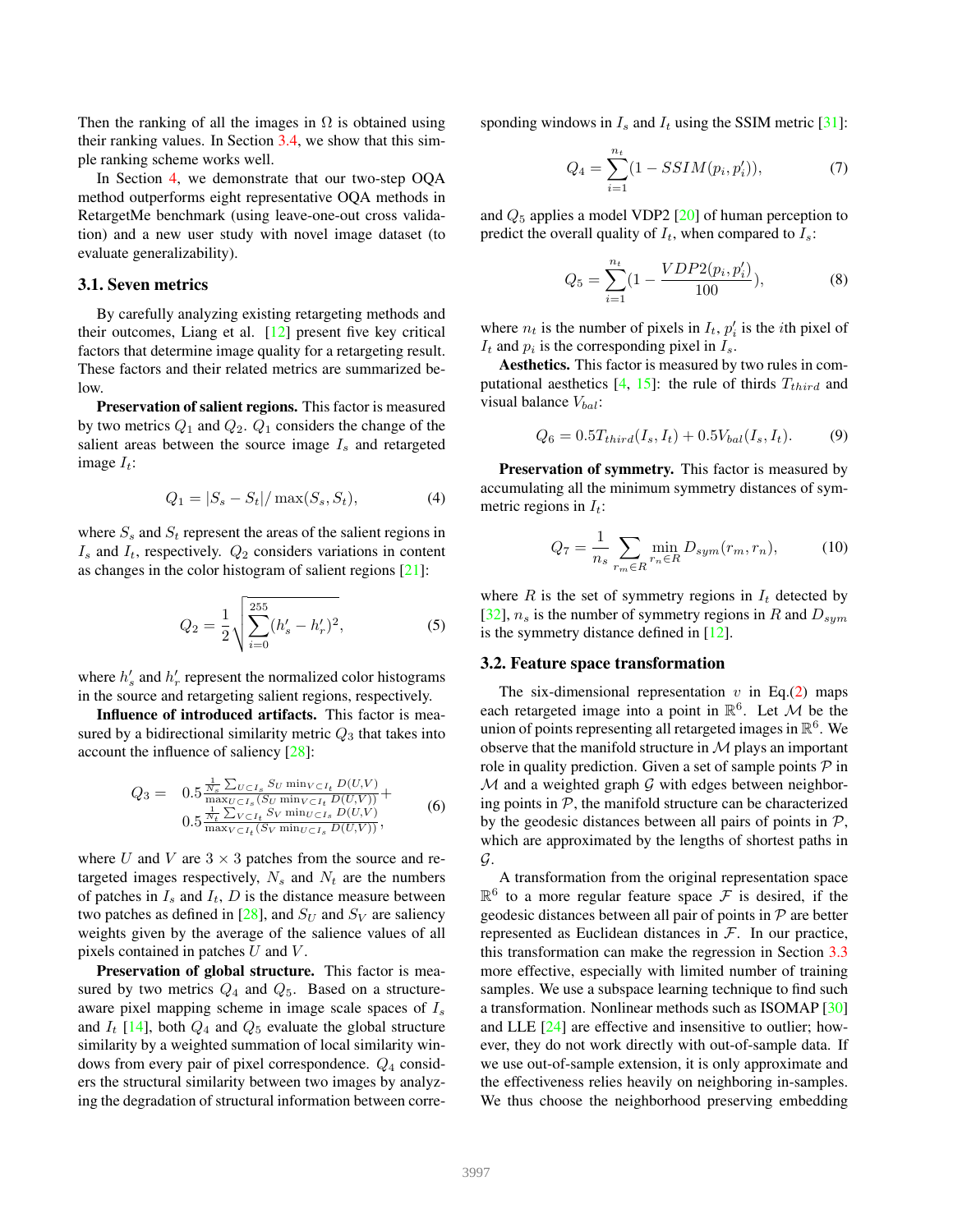<span id="page-4-5"></span>(NPE) [\[9\]](#page-8-25), which is efficient and defined everywhere (rather than only on the training samples) and thus suits our problem well. In our application, we apply NPE in the original space  $\mathbb{R}^6$  and we denote by  $f(v)$  the feature vector after transforming the original representation  $v$  into the feature space  $\mathcal{F}$ .

## <span id="page-4-1"></span>3.3. Training GRNN for  $\widetilde{F}$

### 3.3.1 Training dataset

We use all the 37 groups of images (each group has one source image and eight retargeted images) in RetargetMe dataset  $[25]$  — a well-known benchmark in image retargeting — to train and evaluate our OQA model.

In RetargetMe, a comparative user study based on *linked-paired comparison design* [\[5\]](#page-7-4) was performed to ensure balanced voting. Three complete sets were collected for each retargeted image to guarantee statistical robustness. Each time a participant was shown two retargeted images side by side, and was asked to simply choose the one he/she liked better. Each retargeted image appeared 3 times for a participant and judged by 21 participants, meaning that a retargeted image received a maximum of  $21 \times 3 = 63$ votes. The number of votes for a retargeted image shows the subjective quality by human observers. As demonstrated in Figure [1,](#page-0-0) such subjective scores cannot be used to effectively compare human preference with *different* source images, but work reasonably well for retargeted images with the *same* source image.

## 3.3.2  $\widetilde{F}$  for non-symmetry images

We model  $\widetilde{F}$  using GRNN, due to its approximate capability with relative few training samples. The input to this model is a concatenation of two feature vectors  $f(v(I_i))$ and  $f(v(I_i))$ . We use the standard configuration for our GRNN model with the output layer being a scale that is the predicted relative score  $F(f(v(I_i)), f(v(I_j)))$ . A spread parameter  $\sigma$  in GRNN controls the influence range of radial basis functions and is set to 1.4 in our experiments.

In the training stage, for each group in the training set (i.e., one source image and a set of retargeted images  $\Omega$ ), we take every pair of retargeted images in  $\Omega$  including a retargeted image with itself. Let  $n = |\Omega|$  be the number of retargeted images in  $\Omega$ . Each group contributes to  $n<sup>2</sup>$  pairs of training input. Note that although subjective scores from user voting may not give universally comparable scores, the relative scores for the same source image are much more reliable. Based on this observation, we train the GRNN model using the input-output samples  $(x_k, y_k)$ , where  $x_k = (f(v(I_i)), f(v(I_i)))$  and

<span id="page-4-2"></span>
$$
y_k = \frac{s_i - s_j}{63},\tag{11}
$$

| Image          |                | Original representation $v(I_i)$                                                  |              |       | Feature vectors $f(v(I_i))$                |            |       |  |  |  |
|----------------|----------------|-----------------------------------------------------------------------------------|--------------|-------|--------------------------------------------|------------|-------|--|--|--|
| $I_1$          |                | (0.0, 0.0, 0.12, 0.49, 0.55, 0.34)                                                |              |       | $(-0.02, -0.04, -0.10, 0.03, -0.01, 0.02)$ |            |       |  |  |  |
| I <sub>2</sub> |                | (0.09, 0.10, 0.09, 0.63, 0.70, 0.36)                                              |              |       | $(-0.01, -0.03, -0.08, 0.03, 0.10, -0.02)$ |            |       |  |  |  |
| $I_3$          |                | (0.13, 0.03, 0.10, 0.41, 0.54, 0.35)                                              |              |       | $(-0.02, 0.01, -0.10, 0.01, -0.02, -0.04)$ |            |       |  |  |  |
| I4             |                | (0.24, 0.07, 0.11, 0.67, 0.71, 0.36)                                              |              |       | $(-0.0, 0.02, -0.06, 0.02, 0.05, 0.04)$    |            |       |  |  |  |
| $I_{5}$        |                | (0.25, 0.05, 0.10, 0.50, 0.57, 0.38)                                              |              |       | $(-0.01, 0.06, -0.09, 0.03, 0.01, 0.01)$   |            |       |  |  |  |
| I6             |                | (0.23, 0.08, 0.12, 0.50, 0.57, 0.37)                                              |              |       | $(-0.01, 0.05, -0.09, 0.05, 0.03, -0.03)$  |            |       |  |  |  |
| I7             |                | (0.66, 0.48, 0.02, 0.49, 0.51, 0.43)<br>$(-0.01, 0.25, -0.05, 0.18, 0.43, -0.19)$ |              |       |                                            |            |       |  |  |  |
|                |                | Relative scores $F(f(v(I_i)), f(v(I_j)))$                                         |              |       |                                            |            |       |  |  |  |
|                | I <sub>1</sub> | I2                                                                                | $I_3$        | $I_4$ | $I_5$                                      | $I_6$      | $I_7$ |  |  |  |
| $I_1$          | 0.0            | 0.022<br>0.026                                                                    |              | 0.027 | 0.039                                      | 0.047      | 0.207 |  |  |  |
| $I_2$          | 0.022          | 0.0                                                                               | $-0.004$     | 0.004 | 0.017                                      | 0.025      | 0.185 |  |  |  |
| $I_3$          | $-0.026$       | 0.004                                                                             | 0.0          | 0.0   | 0.013                                      | 0.021      | 0.181 |  |  |  |
| $I_4$          | $-0.027$       | -0.004                                                                            | 0.0          | 0.0   | 0.013                                      | 0.020      | 0.181 |  |  |  |
| $I_5$          | 0.039          | 0.017                                                                             | 0.013        | 0.013 | 0.0                                        | 0.008      | 0.168 |  |  |  |
| Τ.             | 0.047          | O ODE.                                                                            | <u>0.091</u> | വ വാ  | n nno                                      | <u>n n</u> | 0.161 |  |  |  |

| $\mathbf{r}$         | $U \cdot U \pm I$ | ⊤ ה⊿ט-י |       | $-U.041$   $-U.040$ | $-0.0001$ | v.v      | 0.101     |  |  |  |
|----------------------|-------------------|---------|-------|---------------------|-----------|----------|-----------|--|--|--|
| 17                   | 0.207             | 0.185   |       | $-0.181$ $-0.181$   | $-0.168$  | $-0.161$ | 0.0       |  |  |  |
| Ranking values $r_i$ |                   |         |       |                     |           |          |           |  |  |  |
|                      |                   | 12      | 13    |                     |           | 16       |           |  |  |  |
| $r_i$                | 0.368             | 0.201   | 0.193 | 0.170               | 0.094     | 0.040    | $1.083\,$ |  |  |  |
| $T - 1 - 1 -$<br>.   |                   |         |       |                     |           |          |           |  |  |  |

<span id="page-4-3"></span>Table 1. Original representation  $v(I_i)$ , feature vectors  $f(v(I_i))$ , relative scores  $F(f(v(I_i)), f(v(I_j)))$  and ranking values of seven retargeted images  $\Omega = \{I_i\}_{i=1}^7$  in Figure [2.](#page-5-2)

where  $s_i$  and  $s_j$  are subjective votes that the retargeted images  $I_i$  and  $I_j$  received, and we use the maximum number of votes 63 for normalization. The relative score defined in Eq. $(11)$  satisfies the following two desirable properties:

- $\widetilde{F}(f(v(I_i)), f(v(I_i))) = 0, \forall I_i \in \Omega,$
- Both  $(f(v(I_i)), f(v(I_j)))$  and  $(f(v(I_j)), f(v(I_i)))$ are in the training pairs and  $F(f(v(I_i)), f(v(I_j)))$  =  $-F(f(v(I_j)), f(v(I_i))), \forall I_i, I_j \in \Omega.$

# <span id="page-4-0"></span>3.3.3  $\tilde{F}'$  for images with symmetry

Only a small number of images are symmetric in the training set (6 images in RetargetMe). Therefore it is difficult to train a different model for images with symmetry. Inspired by the work of transfer learning  $[22]$ , we build a simple composite model  $\overline{F}'$  that combines the model  $\overline{F}$  trained for non-symmetry images with the difference of symmetry feature values:

<span id="page-4-4"></span>
$$
\widetilde{F}'(f(v(I_i)), f(v(I_j))) = \n\widetilde{F}(f(v(I_i)), f(v(I_j))) + w(Q_7(I_j) - Q_7(I_i)),
$$
\n(12)

where  $Q_7$  is the symmetry metric specified in Eq.[\(10\)](#page-3-2) and  $w > 0$  is a weight that is optimized using the symmetric images in the training set to maximize the average Kendall correlation coefficient, which is used in Section [4](#page-5-1) to indicate the degree of agreement between objective and subjective assessments. Note that a lower value of  $Q_7$  means better symmetry quality and then  $\overline{F}'(f(v(I_i)), f(v(I_j))) > 0$ means  $I_i$  is of better quality than  $I_j$ .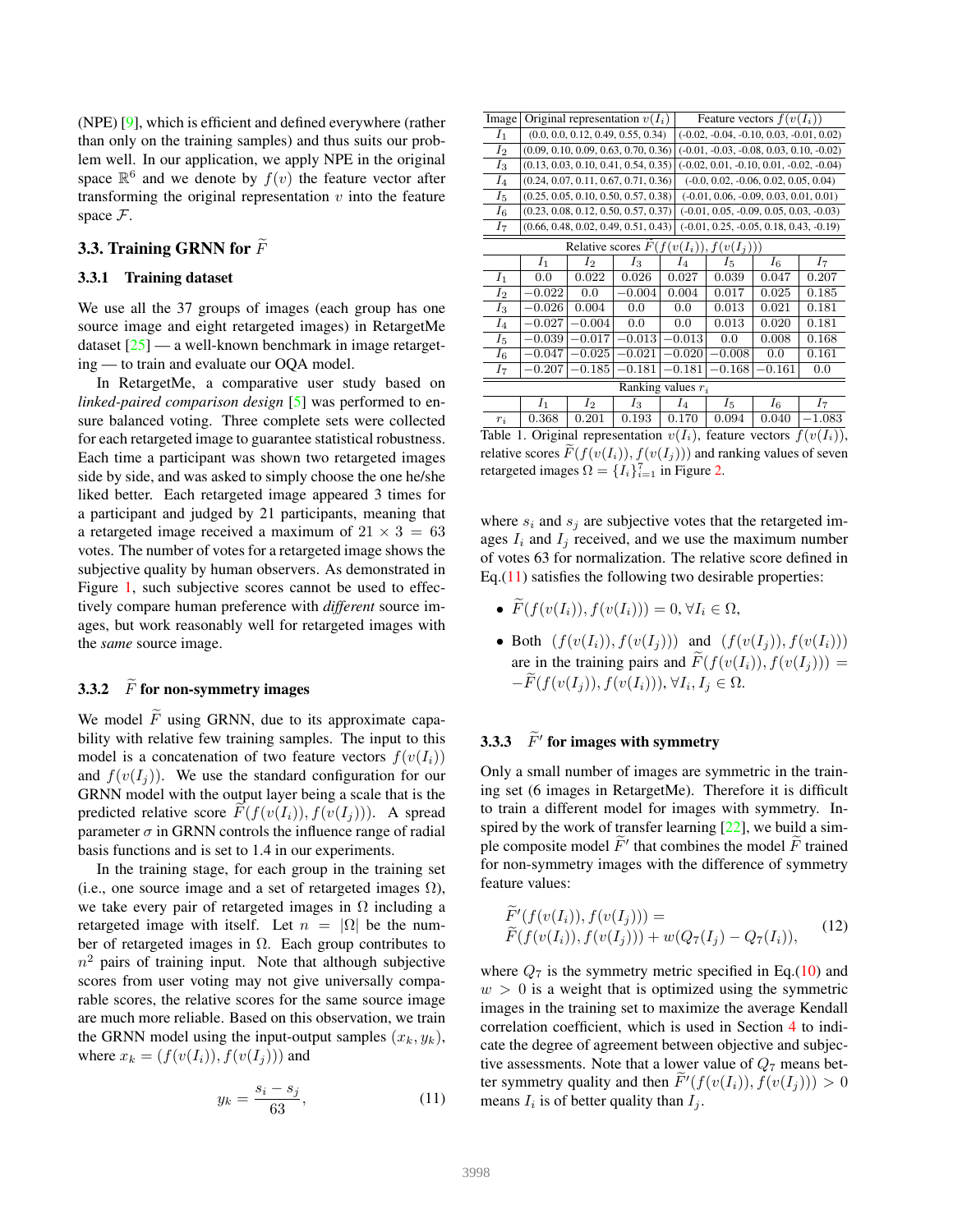<span id="page-5-5"></span>

<span id="page-5-2"></span>Figure 2. A group in RetargetMe benchmark includes one source image  $I_s$  and eight retargeted images  $\{I_1, I_2, \dots, I_8\}$  (only seven are shown here, which constitute an illustrative example for effectiveness of global ranking in Section [3.4\)](#page-5-0). The subjective score for each retargeting result is shown in parentheses. In our two-step OQA model, for each retargeting result  $I_i$ ,  $i = 1, 2, \dots, 7$ , the original representation  $v(I_i)$ , the feature vector after NPE transformation  $f(v(I_i))$ , the relative score  $F(f(v(I_i))$ ,  $f(v(I_j))$  and the ranking value  $r_i$  are presented in Table [1.](#page-4-3)

#### <span id="page-5-0"></span>3.4. Effectiveness of global ranking

Note that the relative scores cannot always provide a consistent ranking of all retargeted images in a set  $\Omega$ . To see this, one can easily construct an example in which  $I_1$ is better than  $I_2$ ,  $I_2$  is better than  $I_3$  and  $I_3$  is better than  $I_1$ . Another real example is illustrated in Figure [2](#page-5-2) and Ta-ble [1.](#page-4-3) In this example,  $F(f(v(I_1)), f(v(I_2))) = 0.022$  and  $F(f(v(I_1)), f(v(I_3))) = 0.026$ , meaning that  $I_1$  is better than  $I_2$  and  $I_3$ . Since  $0.022 < 0.026$ , this implies  $I_2$  is better than  $I_3$ . However,  $F(f(v(I_2)), f(v(I_3))) = -0.004$ , meaning that  $I_3$  is better than  $I_2$ , a contradiction.

In our two-step OQA method, we solve such potential conflict by transforming relative scores into rank values specified in Eq. $(3)$ . Our ranking strategy based on rank values is simple yet effective. Below we show that it always produces consistent ranking in the training set. By substituting Eq. $(11)$  into Eq. $(3)$ , we have

$$
r_i = \sum_{I_j \in \Omega \setminus \{I_i\}} \frac{s_i - s_j}{63} = \frac{ns_i - \sum_{i=1}^n s_i}{63} \tag{13}
$$

Since the value  $n = |\Omega|$  and  $\sum_{i=1}^{n} s_i$  are the same for each retargeted image  $I_i$ , the ranking based on  $r_i$  equals to the ranking based on the subjective votes  $s_i$ .

## <span id="page-5-1"></span>4. Experiments

We implemented the proposed two-step OQA method in MATLAB and the source code is publicly available<sup>[1](#page-5-3)</sup>. We compare our method with eight representative OQA methods: BDS [\[28\]](#page-8-9), BDW [\[26\]](#page-8-10), EH [\[18\]](#page-8-6), CL [\[10\]](#page-8-7), SFlow [\[13\]](#page-8-11),

CSim  $[14]$ , Liang's method  $[12]$  and ARS  $[33]$ . The comparison is performed in two experiments: one is the leaveone-out cross validation on the RetargetMe benchmark [\[25\]](#page-8-2) (Section [4.1\)](#page-5-4) and the other is a generalizability evaluation on a novel dataset constructed in a new user study (Section [4.2\)](#page-6-0).

#### <span id="page-5-4"></span>4.1. Leave-one-out cross validation on RetargetMe

RetargetMe has 37 groups of images with subjective preference scores and each group has one source image and eight retargeted images. These 37 groups are classified into six types: lines/edges (25), faces/people (15), texture (6), foreground objects (18), geometric structure (16) and symmetry (6). These classifications are not exclusive, meaning that one image can belong to more than one type.

To verify the performance of our method and compare it with eight representative methods, we apply leave-one-out cross validation (LOOCV) in RetargetMe. In each fold of LOOCV, one group is used as the test set, with the remaining groups as the training set. After 37 folds, each group has been used as a test set once.

To estimate how well the objective ranking agrees with the participants' subjective voting, we follow the method in [\[25\]](#page-8-2) to use the Kendall correlation coefficient  $\tau$  [\[11\]](#page-8-27). The value of  $\tau$  is in [−1, 1] and higher value means better agreement. The results are summarized in Table [2,](#page-6-1) classified according to six image types. We also compute a mean Kendall correlation coefficient using all the images (last column in Table [2\)](#page-6-1). The results show that

- Liang's method [\[12\]](#page-8-0), ARS [\[33\]](#page-8-1) and our method are top three in all nine methods;
- Our method consistently produces significantly better results than [\[12\]](#page-8-0), which uses the same seven metrics. This result demonstrates that the linear combination of

<span id="page-5-3"></span><sup>1</sup> Information on the data underpinning the research results presented here, including how to access them, can be found at http://47.89.51.189/liuyj and in Cardiff University's data catalogue at http://doi.org/10.17035/d.2017.0033306559.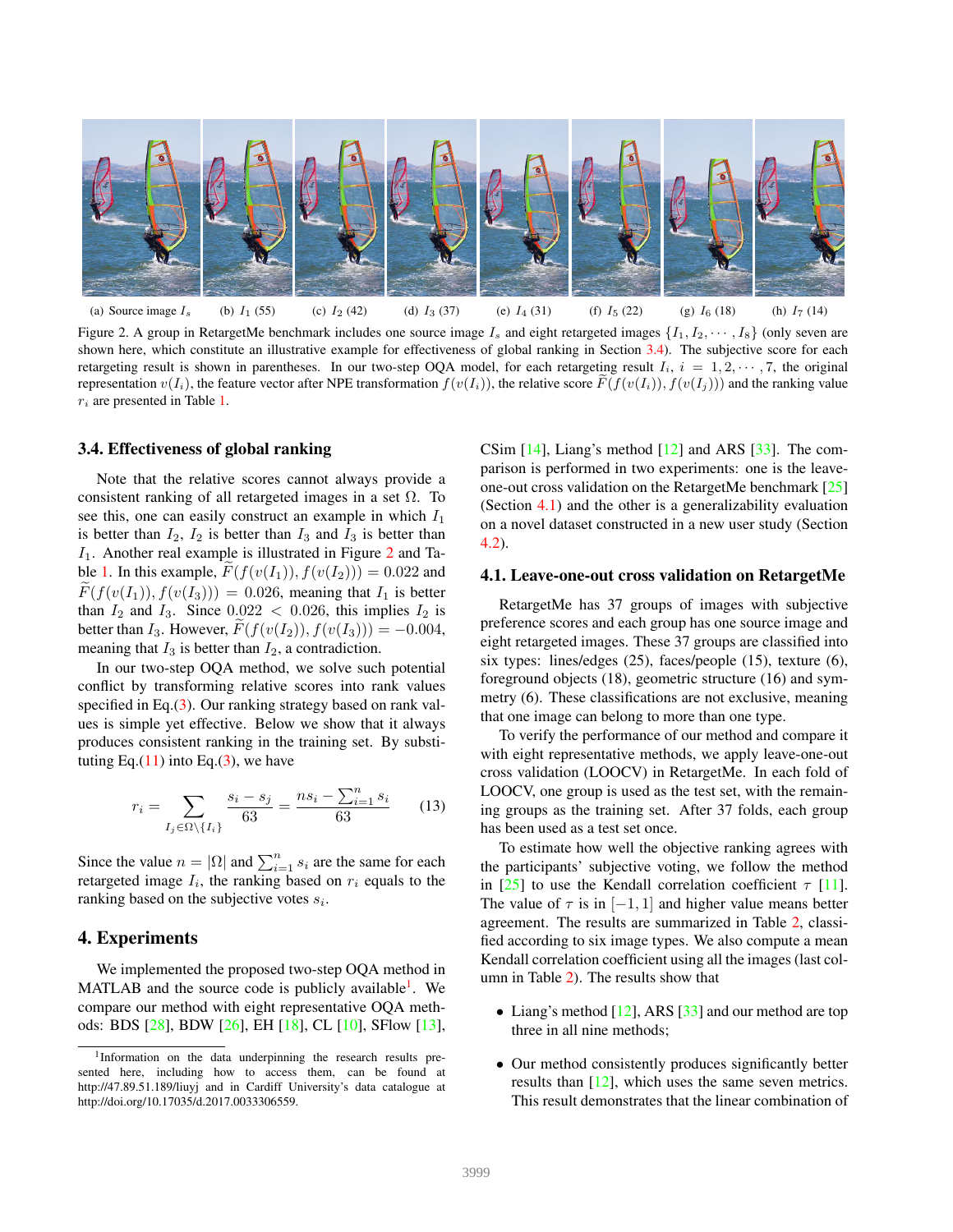<span id="page-6-5"></span>

|                 | Lines/edges | Faces/people | Texture  | Foreground objects | Geometric structure | Symmetry | All      |
|-----------------|-------------|--------------|----------|--------------------|---------------------|----------|----------|
| <b>BDS</b> [28] | 0.040       | 0.190        | 0.089    | 0.167              | $-0.004$            | $-0.012$ | 0.083    |
| BDW $[26]$      | 0.031       | 0.048        | $-0.009$ | 0.060              | 0.004               | 0.119    | 0.046    |
| EH [18]         | 0.043       | $-0.076$     | $-0.063$ | $-0.079$           | 0.103               | 0.298    | 0.004    |
| CL $[10]$       | $-0.023$    | $-0.181$     | $-0.089$ | $-0.183$           | $-0.009$            | 0.214    | $-0.068$ |
| SFlow [13]      | 0.097       | 0.252        | 0.161    | 0.218              | 0.085               | 0.071    | 0.145    |
| CSim [14]       | 0.091       | 0.271        | 0.188    | 0.258              | 0.063               | $-0.024$ | 0.151    |
| Liang's $[12]$  | 0.351       | 0.271        | 0.304    | 0.381              | 0.415               | 0.548    | 0.399    |
| ARS [33]        | 0.463       | 0.519        | 0.444    | 0.330              | 0.505               | 0.464    | 0.452    |
| Ours            | 0.437       | 0.505        | 0.429    | 0.536              | 0.438               | 0.536    | 0.473    |

<span id="page-6-1"></span>Table 2. The mean Kendall correlation coefficients of 37 groups of images in RetargetMe. The top three of each type are in bold and the best results are in blue.



<span id="page-6-4"></span>(a) Source image (b) Checkpoint image pair 1 (c) Checkpoint image pair 2 (d) Checkpoint image pair 3 Figure 3. Three check point pairs. In (b) and (c), retargeted images on the left are obviously better than those on the right. In (d), the retargeted image on the right is obviously better than the one on the left.

these seven metrics is over-simplified and our machine learning framework can learn a better predictor from human preference;

• Our method is better than ARS [\[33\]](#page-8-1) in the image types of foreground objects and symmetry. ARS is slightly better than our method in the image types of lines/edges, faces/people, texture and is better in geometric structure. Overall, our method is slightly better than ARS.

Our method uses two existing tools: GRNN [\[29\]](#page-8-3) for machine learning with sparse data in a multidimensional space and NPE [\[9\]](#page-8-25) for feature space transformation that supports out-of-samples. To demonstrate the performance of GRNN and NPE, we compare GRNN with RBFN (another artificial neural network using radial basis functions) and SVR (a typical kernel method), and compare NPE with ISOMAP [\[30\]](#page-8-23) and LLE [\[24\]](#page-8-24). The experimental results in Table [4](#page-6-2) show that the combination of GRNN and NPE achieves the best performance.

|               | <b>SVR</b> | <b>RBFN</b> | <b>GRNN</b> |
|---------------|------------|-------------|-------------|
| None          | 0.438      | 0.421       | 0.438       |
| LLE           | 0.110      | 0.077       | 0.064       |
| <b>ISOMAP</b> | 0.328      | 0.369       | 0.344       |
| NPE.          | 0.456      | 0.388       | 0.473       |

<span id="page-6-2"></span>Table 4. The mean Kendall correlation coefficients of images in the RetargetMe benchmark for different machine learning methods and different feature space transformations (*None* means no transformation is applied). The best result is shown in bold.

## <span id="page-6-0"></span>4.2. Generalizability on a novel dataset

To evaluate the generalizability of OQA methods to *different* image datasets, we conducted a new user study on 26 new groups selected in RetargetMe that lack subjective scores<sup>[2](#page-6-3)</sup>. These 26 groups are also classified into six types: lines/edges (11), faces/people (5), texture (1), foreground objects (15), geometric structure (7) and symmetry (4).

The original web-based user study in RetargetMe [\[25\]](#page-8-2) was based on the linked-paired comparison design [\[5\]](#page-7-4). In the website of the survey, two retargeted images and the source image were shown simultaneously at each time. Each participant was asked to choose the retargeted image with better quality. To avoid unreliable user input such as random picking, we extend the web-based user study in RetargetMe by adding *checkpoint input* and *time check* for quality control. Any user input failed in either of these two checks is discarded.

*Checkpoint input* refers to three special pairs of retargeted images with obvious preference (Figure [3\)](#page-6-4). In each user study session, these image pairs were randomly distributed, in which the obviously better images were located on the left in two occasions and on the right in one occasion. According to our preparatory experiments, participants with high concentration can easily choose correct images, while those who just randomly select images are likely to fail in at least one checkpoint input.

*Time check* is a constraint that the average selection time for an input image pair should not be shorter than 3 sec-

<span id="page-6-3"></span><sup>2</sup>There are 80 groups in RegargetMe. Only 37 of them have subjective preference scores. From the remaining groups, we chose all the groups without substantial similarity to those in the original 37 groups.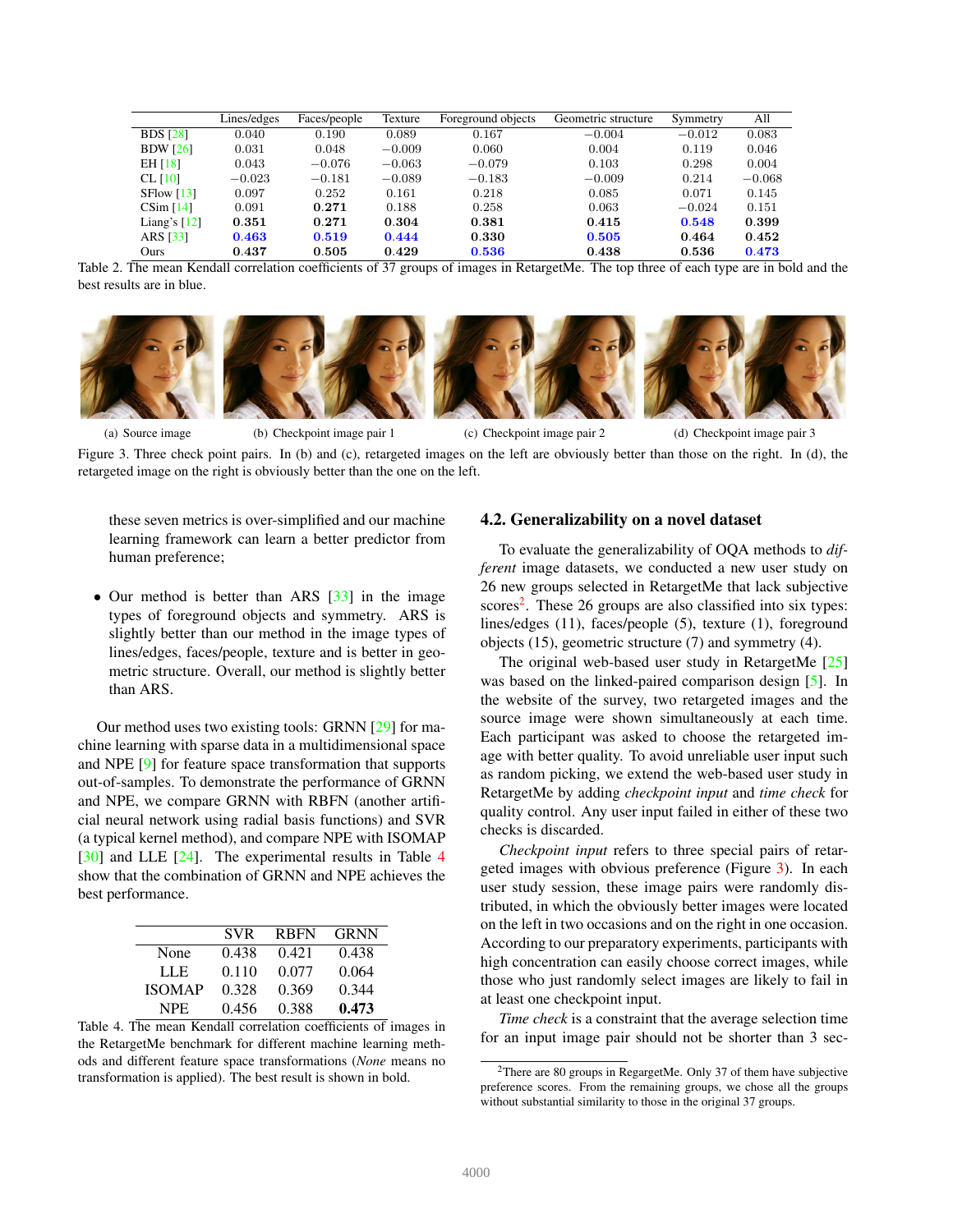<span id="page-7-7"></span>

|                | Lines/edges | Faces/people | Texture | Foreground objects | Geometric structure | Symmetry | All   |
|----------------|-------------|--------------|---------|--------------------|---------------------|----------|-------|
| Liang's $[12]$ | 0.250       | $_{0.381}$   | 0.214   | 0.295              | 0.082               | 0.232    | 0.313 |
| ARS [33]       | 0.351       | 0.345        | 0.571   | 0.371              | 0.388               | 0.607    | 0.313 |
| Ours           | 0.393       | 0.524        | 0.786   | 0.400              | 0.347               | 0.339    | 0.407 |

<span id="page-7-5"></span>Table 3. The mean Kendall correlation coefficients of 26 groups of images in our novel dataset. The best result of each type is shown in bold.

onds. In our preparatory experiments, we found that setting a fixed time limit for each image pair does not provide reliable indication as some cases are genuinely easier to decide than others. However, the average selection time is effective in differentiating reliable and unreliable user input. A participant who randomly selects images may still pass the checkpoint input test by chance, but their average selection time is likely to be much shorter than proper input.

We employed 232 participants who were postgraduate students in research labs from Australia, UK, Canada, China and USA. 168 of them passed all the checks and their subjective scores were collected for 26 groups of images.

To evaluate the generalizability of OQA methods, we use 37 groups of images from RetargetMe with provided subjective scores as the training set. The trained model is then applied to the novel dataset with 26 new groups of images. We compare the top three OQA methods (i.e., Liang's method [\[12\]](#page-8-0), ARS [\[33\]](#page-8-1) and our method) as indicated in Table [2.](#page-6-1) The results are summarized in Table [3,](#page-7-5) demonstrating that our method significantly outperforms Liang's method and ARS, and has better generalizability.

Since our method obtains the ranking of a group of retargeted images based on pairwise comparison, we further test the reliability of the method when only a subset of images are provided as input. In this test, we still use 37 groups of images from RetargetMe with provided subjective scores as the training set, but only use 7 of 8 retargeted images in each group of our novel dataset as the test set. The test is repeated 8 times and at each time a different retargeted image in each group is removed. The results of 8 tests are summarized in Table [5,](#page-7-6) demonstrating that our method significantly outperforms Liang's method and ARS, and has better reliability.

|                                                              |  |  | Test 1 Test 2 Test 3 Test 4 Test 5 Test 6 Test 7 Test 8         |                                                 |
|--------------------------------------------------------------|--|--|-----------------------------------------------------------------|-------------------------------------------------|
| Liang's [12] 0.286 0.355 0.304 0.275 0.311 0.282 0.374 0.319 |  |  |                                                                 |                                                 |
| ARS [33]                                                     |  |  | $0.330$ $0.249$ $0.322$ $0.363$ $0.260$ $0.363$ $0.322$ $0.297$ |                                                 |
| Ours                                                         |  |  |                                                                 | 0.410 0.469 0.399 0.396 0.432 0.363 0.447 0.381 |

<span id="page-7-6"></span>Table 5. The mean Kendall correlation coefficients of ranking 7 retargeted images in each group in our novel dataset, using Liang's method, ARS and our method. Each group has 8 retargeted images and each of them is removed in turn, resulting in eight tests. The best result in each test is shown in bold.

## 5. Conclusion

In this paper, we propose a simple yet effective twostep OQA method based on a machine learning framework. After representing a retargeted image in a six-dimensional representation using six metrics in  $[12]$ , we transform this six-dimensional representation into a more regular feature space by applying the NPE [\[9\]](#page-8-25). Based on this feature representation, in the first step, we construct an objective function  $F$  by training a GRNN model with the subjective preference scores from RetargetMe [\[25\]](#page-8-2). For symmetry images, an additional feature  $Q_7$  is further introduced into a composite model  $\tilde{F}'$  in Eq.[\(12\)](#page-4-4). Both  $\tilde{F}$  and  $\tilde{F}'$  compute a relative score for each pair of retargeted images. In the second step, all relative scores are transformed into a global ranking. Our experiments show that our method consistently and significantly outperforms eight representative OQA methods, and correlates better with users' subjective preferences by means of a leave-one-out cross validation test in RetargetMe and a generalizability test in a new user study. In addition to the metrics defined in [\[12\]](#page-8-0), our learning-based method is general and may benefit from including new metrics such as ARS [\[33\]](#page-8-1) in the future work.

## Acknowledgment

This work was supported by the National Key Research and Development Plan (2016YFB1001202), the Natural Science Foundation of China (61521002, 61432003, 61661130156), TNList Foundation and Royal Society-Newton Advanced Fellowship (NA150431).

## References

- <span id="page-7-0"></span>[1] Recommendation, ITURBT and BT. 500-11. Methodology for the subjective assessment of the quality of television pictures. *ITU Telecom. Standardization Sector of ITU*, 2002. [2](#page-1-1)
- <span id="page-7-2"></span>[2] Z. Cao, T. Qin, T.-Y. Liu, M.-F. Tsai, and H. Li. Learning to rank: from pairwise approach to listwise approach. In *24th International Conference on Machine Learning (ICML)*, pages 129–136, 2007. [3](#page-2-3)
- <span id="page-7-1"></span>[3] S. Castillo, T. Judd, and D. Gutierrez. Using eye-tracking to assess different image retargeting methods. In *Proceedings of the ACM SIGGRAPH Symposium on Applied Perception in Graphics and Visualization (APGV)*, pages 7–14. ACM, 2011. [2](#page-1-1)
- <span id="page-7-3"></span>[4] R. Datta, D. Joshi, J. Li, and J. Z. Wang. Studying aesthetics in photographic images using a computational approach. In *9th European Conference on Computer Vision (ECCV)*, pages 288–301. Springer-Verlag, 2006. [4](#page-3-3)
- <span id="page-7-4"></span>[5] H. A. David. *The Method of Paired Comparisons*, volume 12. DTIC Document, 1963. [5,](#page-4-5) [7](#page-6-5)